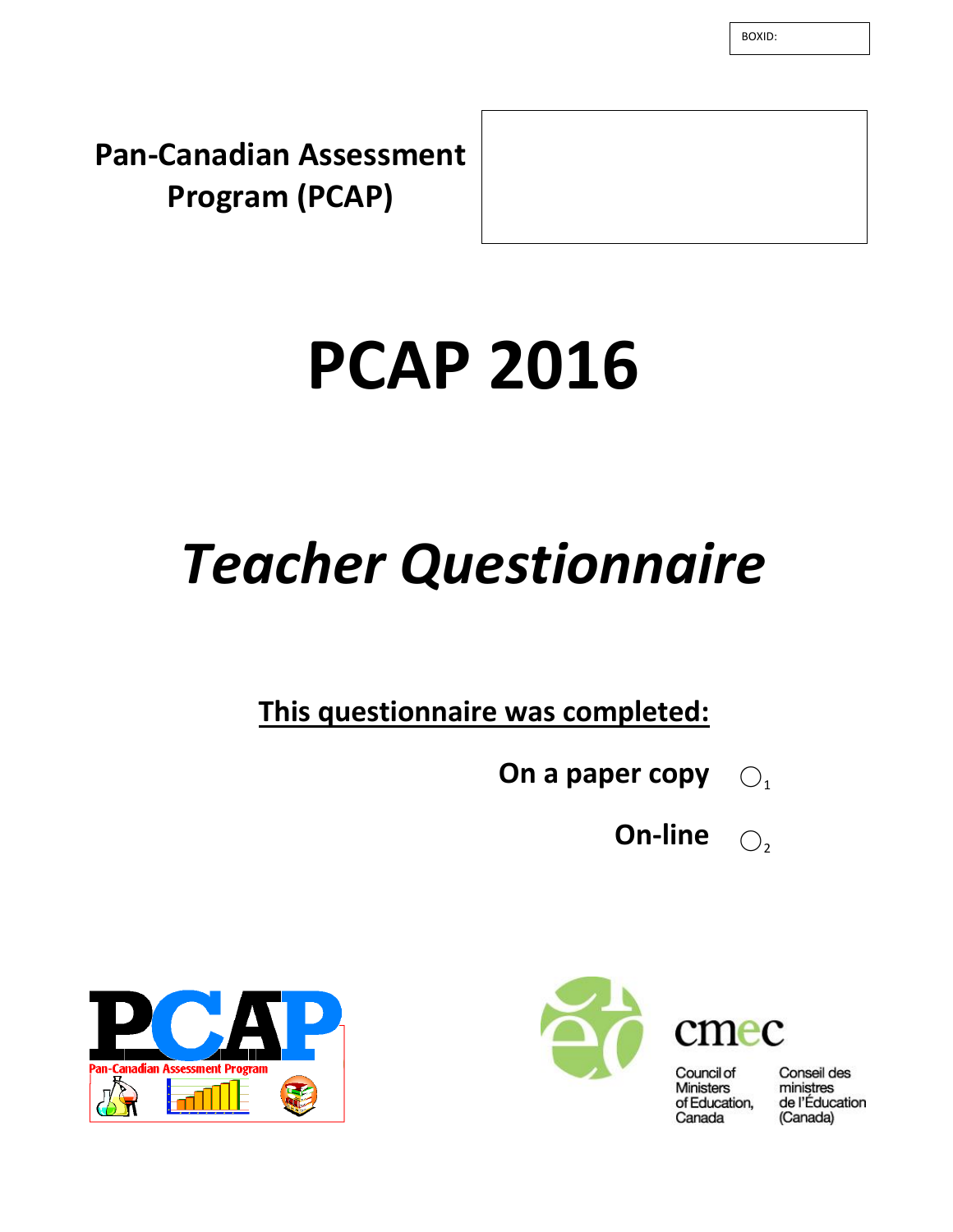Funds for the Pan-Canadian Assessment Program were provided by participating jurisdictions through the Council of Ministers of Education, Canada.

All rights reserved. No part of this publication may be reproduced, stored in a retrieval system, or transmitted in any form or by any means, electronic, mechanical, photocopying, recording, or otherwise, without the prior written permission of The Corporation of the Council of Ministers of Education, Canada/La Corporation du Conseil des ministres de l'Éducation, Canada.

© 2016 Council of Ministers of Education, Canada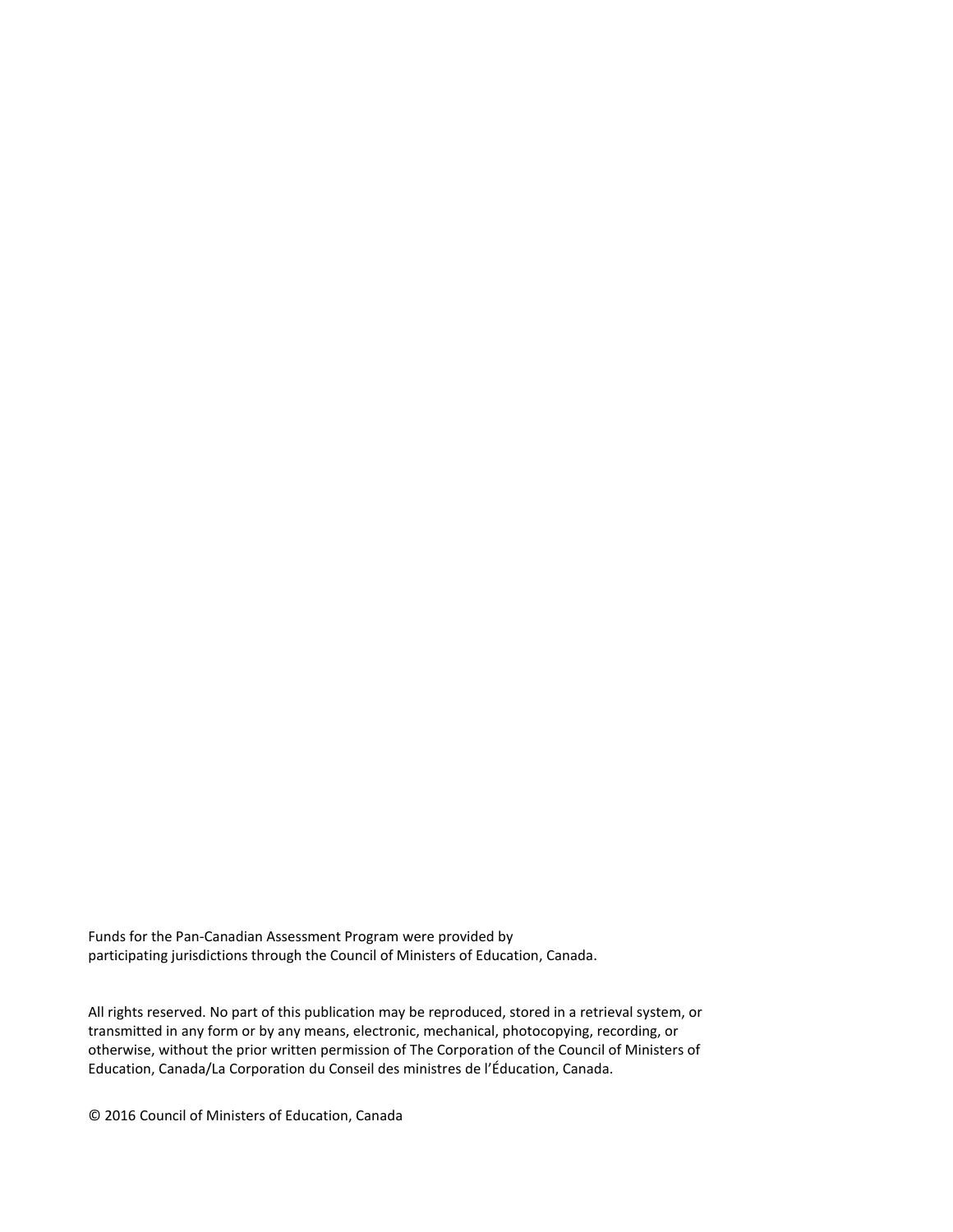### **PCAP 2016** *Teacher Questionnaire*

You may complete this questionnaire either **on-line** or on paper. Please consider an **on-line** submission. The form is available at <http://fluidsurveys.com/s/PCAP2016teacherQ/>

Your school has been selected to participate in the Pan-Canadian Assessment Program (PCAP). PCAP is an assessment of academic achievement in Canada. Its results are important for charting the progress of students in the participating provinces and territories and for shaping curricula and teaching practices.

This questionnaire is addressed to the English Language Arts teachers of students who have been selected to participate in this assessment. **Please keep those students in mind when answering the questions.** The questionnaire asks about your professional background, instructional practices, the kinds of students you teach, and your attitudes toward teaching reading. Since your school is part of a pan-Canadian sample, your responses are very important in helping to describe how reading is taught in Canada. It is therefore important that all questions be answered as carefully and accurately as possible. Please answer the questions as they pertain to the class selected for this assessment and to the 2015–16 school year.

This questionnaire is confidential. The Council of Ministers of Education, Canada, will not report any result that would allow you, your students, or your school to be identified.

Once you have completed the questionnaire, please return it to your PCAP school coordinator.

**Thank you for your time, effort, and thought in completing this questionnaire.**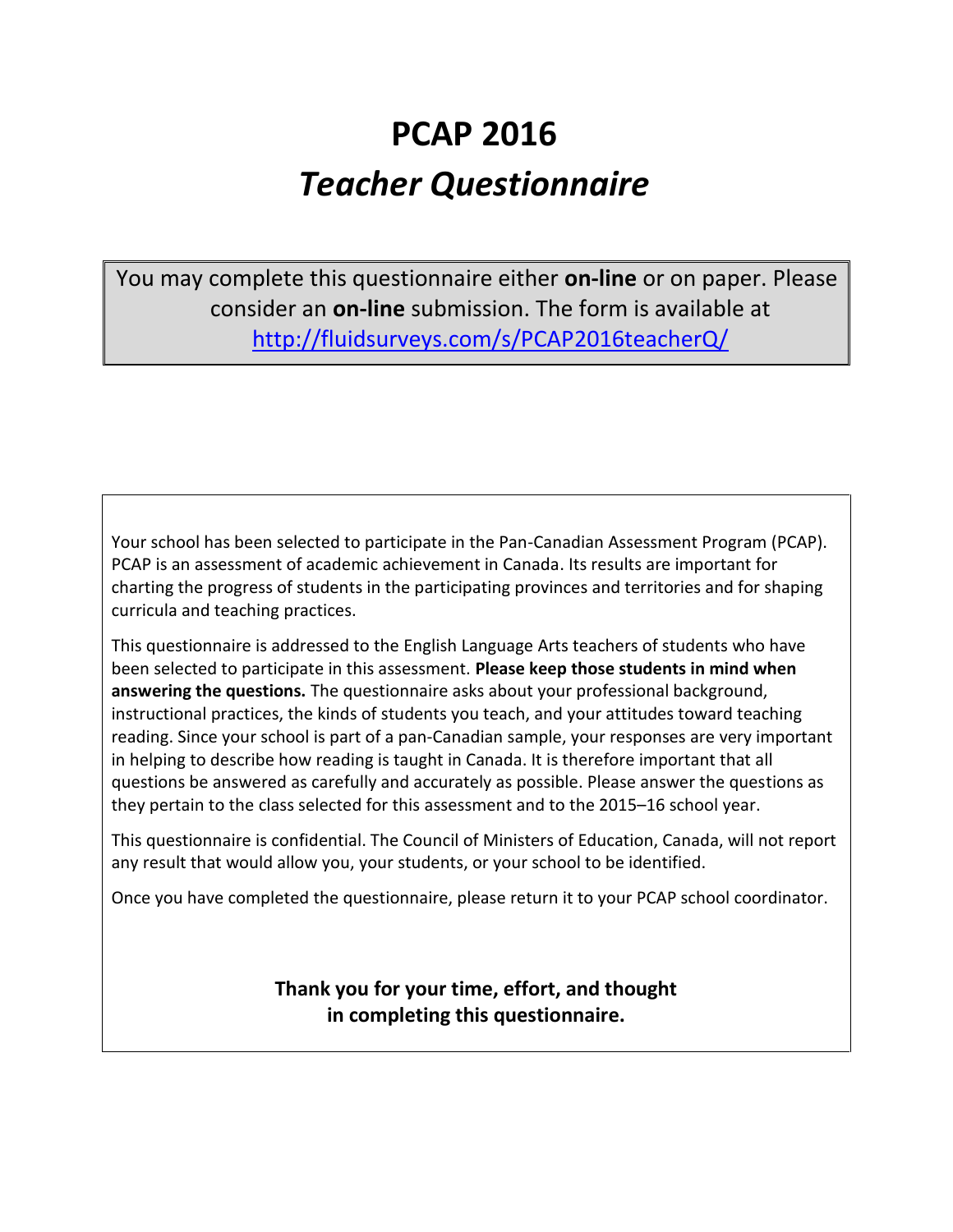#### *Section 1: Background Questions*

#### **1. How do you identify yourself?**

- $O<sub>1</sub>$  Male
- $\bigcirc$  Female
- $\bigcirc$ <sub>3</sub> I identify myself in another way.
- $\bigcirc_4$  I prefer not to say.

#### **2. Including this year, how many years of teaching experience do you have?**

- $O_1$  Fewer than 5 years
- $O<sub>2</sub>$  5 to 10 years
- $O_3$  11 to 15 years
- $\bigcirc_4$  16 to 20 years
- $\bigcirc$ <sub>5</sub> More than 20 years

#### **3. Which of the following degrees or diplomas do you hold?** *(Check all that apply.)*

- $O_1$  B.A. or equivalent
- $O_2$  B.Ed. or equivalent (e.g., at least one year of teacher training)
- $\bigcirc$ <sub>3</sub> B.Sc. or equivalent
- $\bigcirc_4$  Other bachelor's degree
- $O<sub>5</sub>$  M.Ed.
- $\mathrm{O}_6$  Other master's degree
- $O<sub>7</sub>$  Ph.D. or equivalent
- $\mathcal{O}_8$  Other degree or diploma
- $\bigcirc$ <sub>9</sub> No degree or diploma
- **4. During your postsecondary studies, how many semester-long courses did you take that were related to the teaching of English Language Arts or the teaching of reading?** 
	- $O_1$  1 to 2 courses
	- $\bigcirc_2$  3 to 5 courses
	- $\bigcirc$ <sub>3</sub> 6 to 9 courses
	- $\bigcirc_4$  10 or more courses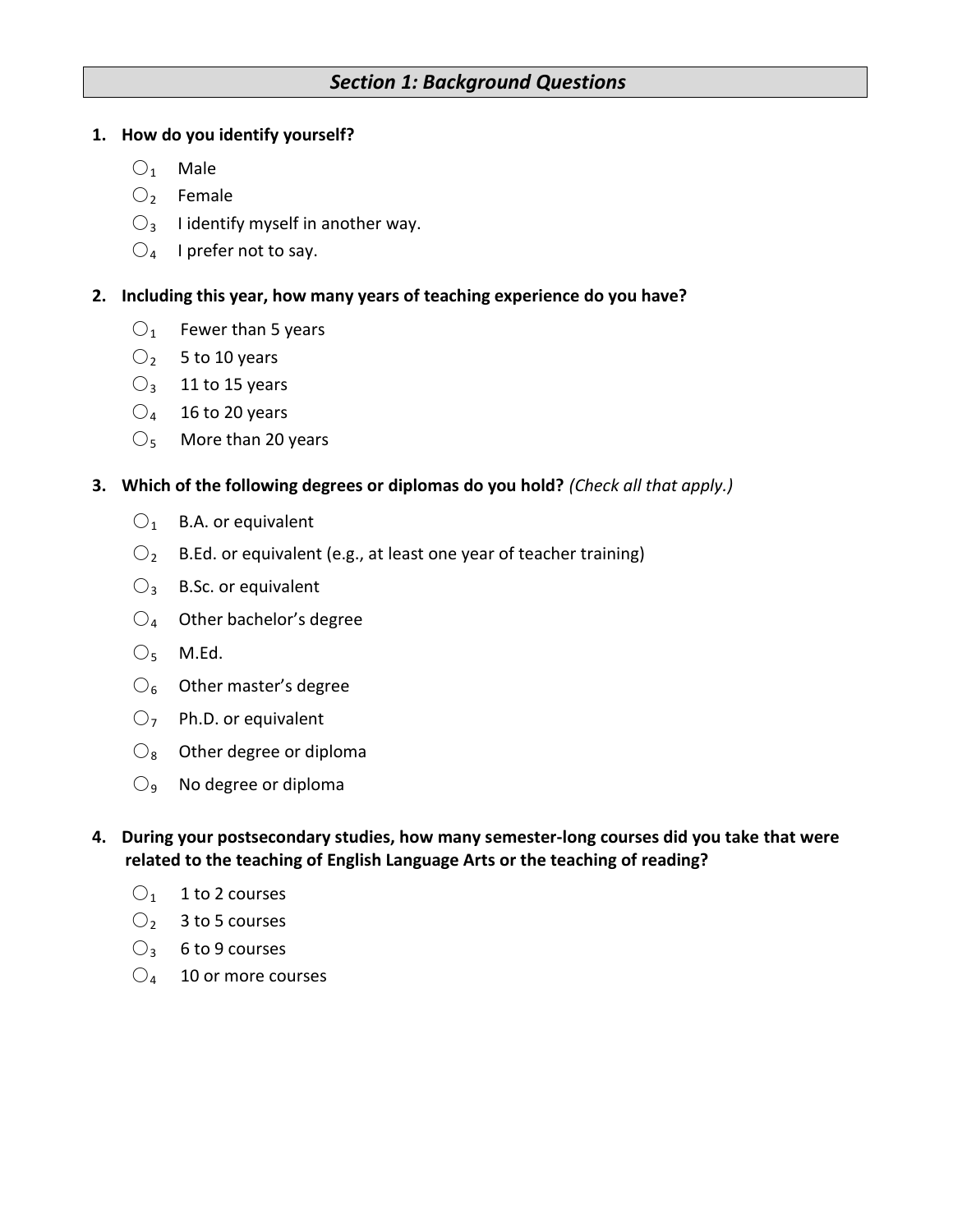#### **5. As part of your formal education and/or training, to what extent did you study the following areas?**

|                                   | Not at all     | <b>Overview or introduction</b><br>to the topic | Area of<br>emphasis |
|-----------------------------------|----------------|-------------------------------------------------|---------------------|
| (a) English                       | $\bigcup_1$    | ر ل                                             | 3 ل                 |
| (b) Pedagogy/teaching reading     | $\bigcup_1$    | U,                                              | ډ ل                 |
| (c) Educational psychology        | $\bigcup_1$    | $\bigcup_{2}$                                   | U٩                  |
| (d) Remedial reading              | O <sub>1</sub> | $O_{2}$                                         | $\bigcup_3$         |
| (e) Reading theory                | O <sub>1</sub> | $\bigcirc$                                      | ډل                  |
| (f) Special education             | O <sub>1</sub> | O <sub>2</sub>                                  | ډ ل                 |
| (g) Second-language learning      | $\cup$ 1       | $\langle$ )2                                    | ج ل                 |
| (h) Assessment methods in reading |                |                                                 |                     |

#### **6. Would you consider yourself a specialist in the teaching of reading, by …**

|                               | Yes | No |
|-------------------------------|-----|----|
| (a) education only?           |     |    |
| (b) experience only?          |     |    |
| (c) education and experience? |     |    |

#### **7. Approximately what percentage of your total teaching assignment deals with reading or the teaching of reading for this school year?**

- $O<sub>1</sub>$  Less than 20%
- $O_2$  20% to 39%
- $O_3$  40% to 69%
- $\bigcirc$ <sub>4</sub> 70% or more

#### **8. How many students are in your English Language Arts class?**

- $O<sub>1</sub>$  Fewer than 15 students
- $O_2$  15 to 19 students
- $\bigcirc$ <sub>3</sub> 20 to 24 students
- $\bigcirc_4$  25 to 29 students
- $\bigcirc$ <sub>5</sub> 30 or more students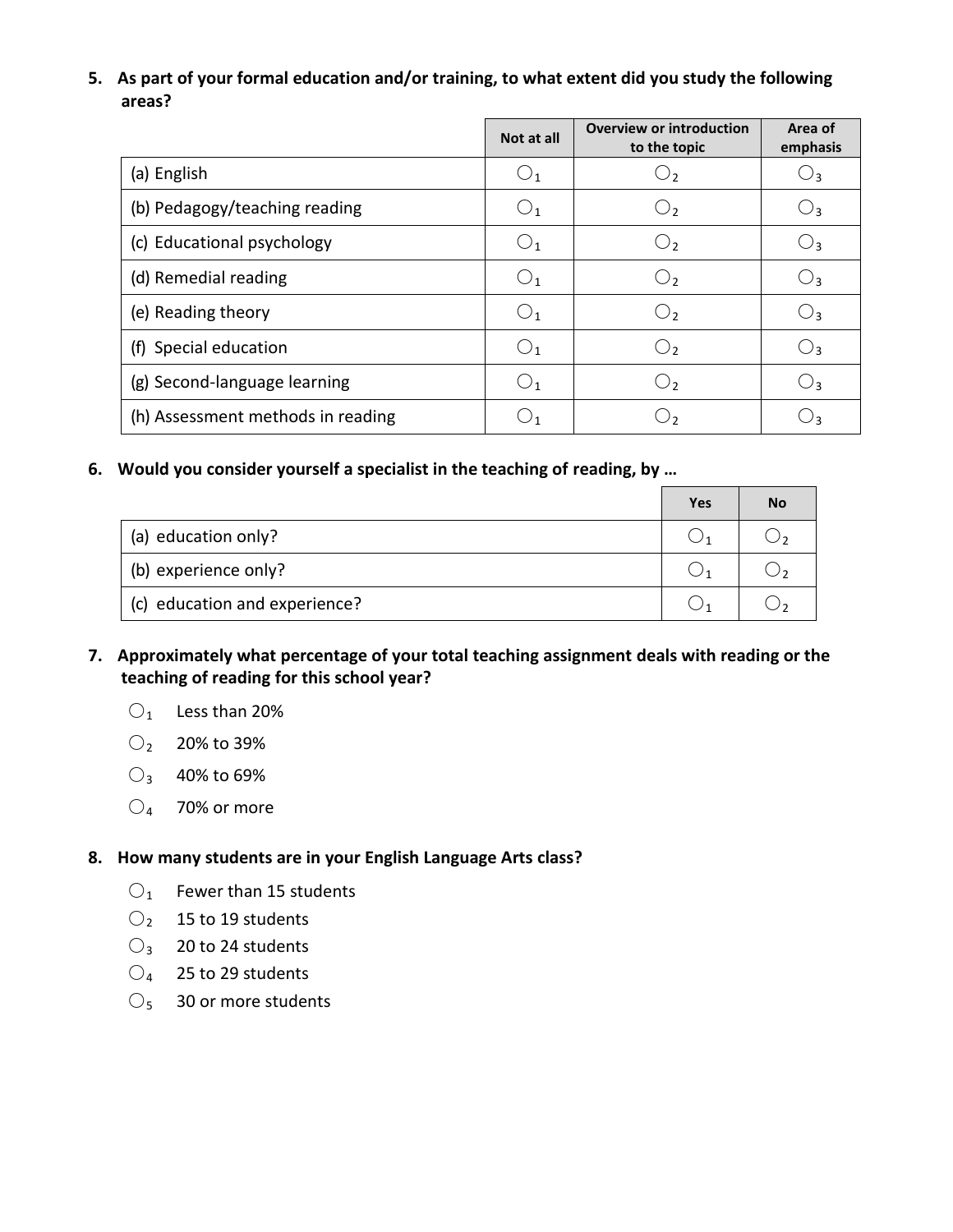#### **9. How many grade levels are in your English Language Arts class?**

- $O_1$  One grade only
- $O_2$  Two grade levels
- $O_3$  Three or more grade levels

**10. On average, how many days this year would you say your English Language Arts class has been taught by someone other than yourself (e.g., a substitute teacher)?**

- $O_1$  5 or fewer
- $O_2$  6 to 9
- $O_3$  10 to 19
- $\bigcirc_4$  20 or more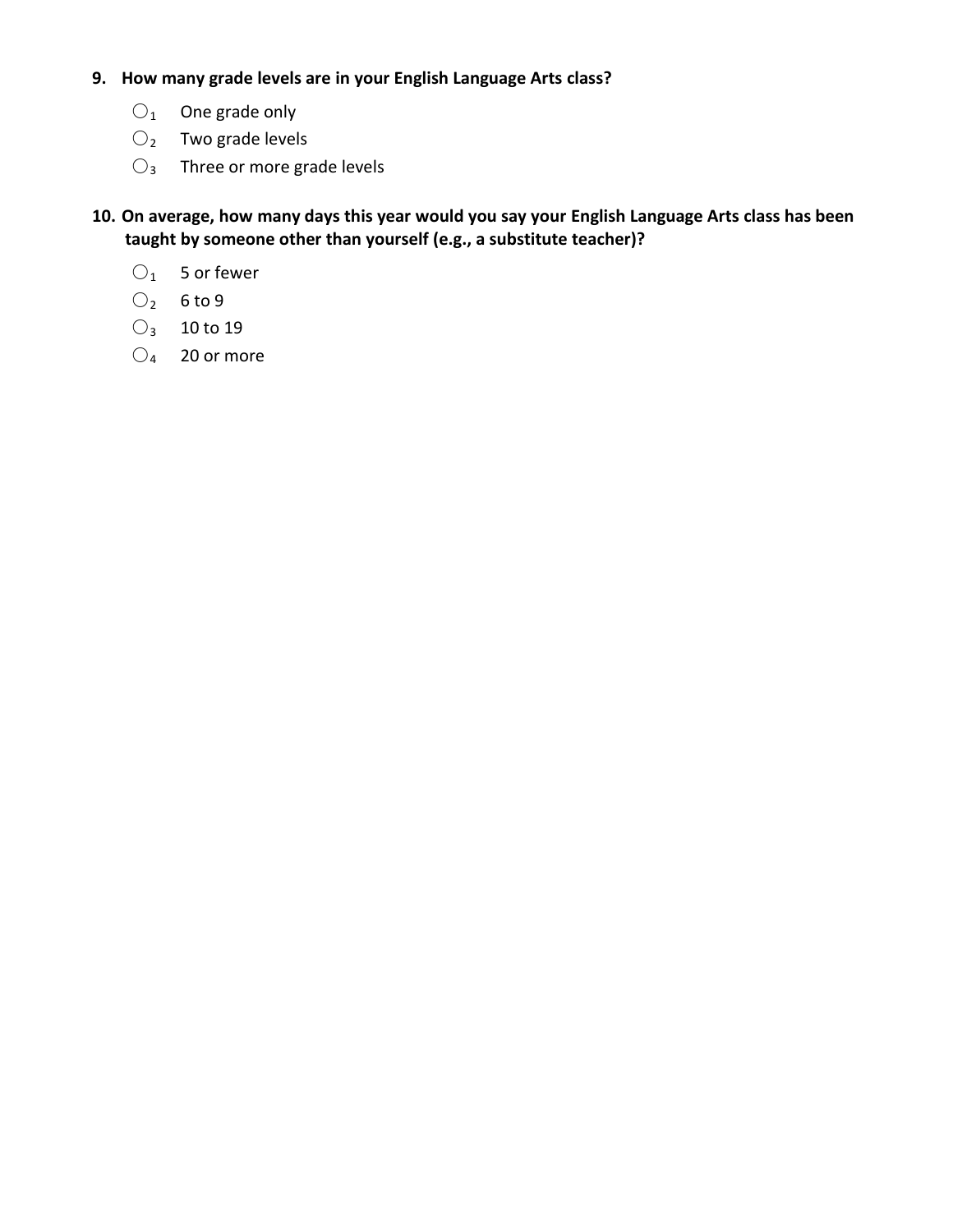**11. In the past five years, how many days (or equivalent) of professional development related to the teaching of English Language Arts or the teaching of reading have you participated in?**

- $O_1$  None
- $O_2$  1 to 2 days
- $O_3$  3 to 4 days
- $\bigcirc_4$  5 to 8 days
- $\bigcirc$ <sub>5</sub> 9 or more days
- **12. Have you participated in any of the following types of professional-development activities in the past five years?**

| Yes | No |
|-----|----|
|     |    |

#### **If YES, to what extent did this impact your students' learning?**

|                                                                                          | Impact on student learning |                |       |                        |
|------------------------------------------------------------------------------------------|----------------------------|----------------|-------|------------------------|
|                                                                                          | <b>None</b>                | A little       | Some  | A lot                  |
| (a) Academic courses (e.g., university)                                                  | $O_{1}$                    | $\bigcirc$     | $O_3$ | $\mathbin{\bigcirc}_4$ |
| (b) Workshops or conferences                                                             | $O_{1}$                    | $\bigcirc$     | $O_3$ | $\bigcirc_{4}$         |
| (c) Professional learning communities                                                    | O <sub>1</sub>             | O <sub>2</sub> | $O_3$ | $\bigcirc_4$           |
| (d) Curriculum development                                                               | O <sub>1</sub>             | O <sub>2</sub> | $O_3$ | $\bigcirc_{4}$         |
| (e) Development of common assessment items                                               | O <sub>1</sub>             | O <sub>2</sub> | $O_3$ | $\bigcirc_{4}$         |
| (f) Marking or scoring sessions                                                          | O <sub>1</sub>             | O <sub>2</sub> | $O_3$ | $\bigcirc_{4}$         |
| (g) On-line (e.g., webinars, videos)                                                     | $\bigcirc_1$               | O <sub>2</sub> | $O_3$ | $\bigcirc_{4}$         |
| (h) Integration of information technology into English Language<br>Arts                  | O <sub>1</sub>             | $\bigcup$      | $O_3$ | $\bigcup_{\varDelta}$  |
| Assessment and evaluation<br>(i)                                                         | $\bigcirc_1$               | O <sub>2</sub> | $O_3$ | $\mathbin{\bigcirc}_4$ |
| Differentiated instruction/resources to adapt to students'<br>(i)<br>interests and needs | $\cup$ 1                   |                | ∪3    |                        |

#### **13. How often do you have the following types of interactions with other teachers?**

|                                                                        | Never or<br>almost never | <b>Several times</b><br>per year | 2 or 3 times<br>per month | 1 to 3 times<br>per week | Daily or<br>almost daily |
|------------------------------------------------------------------------|--------------------------|----------------------------------|---------------------------|--------------------------|--------------------------|
| (a) Discussion of how to teach a<br>particular topic                   | $\cup_1$                 | $\bigcirc$                       | $O_3$                     | $O_4$                    | $\cup_5$                 |
| (b) Collaboration on planning and<br>preparing instructional materials | $\bigcup_1$              | O <sub>2</sub>                   | $O_3$                     | $O_4$                    | O <sub>5</sub>           |
| (c) Sharing what I have learned about<br>my teaching experiences       | $\cup$ 1                 | $\bigcirc$                       | $O_3$                     | $O_4$                    | $\bigcirc_{5}$           |
| (d) Visiting another classroom to learn<br>more about teaching         | $\cup$ 1                 | $\bigcirc$                       | $O_3$                     | $O_4$                    | Ő5                       |
| (e) Working together to try out new<br>ideas                           | ر (                      | О,                               | $\bigcirc$                | $O_4$                    | ∪5                       |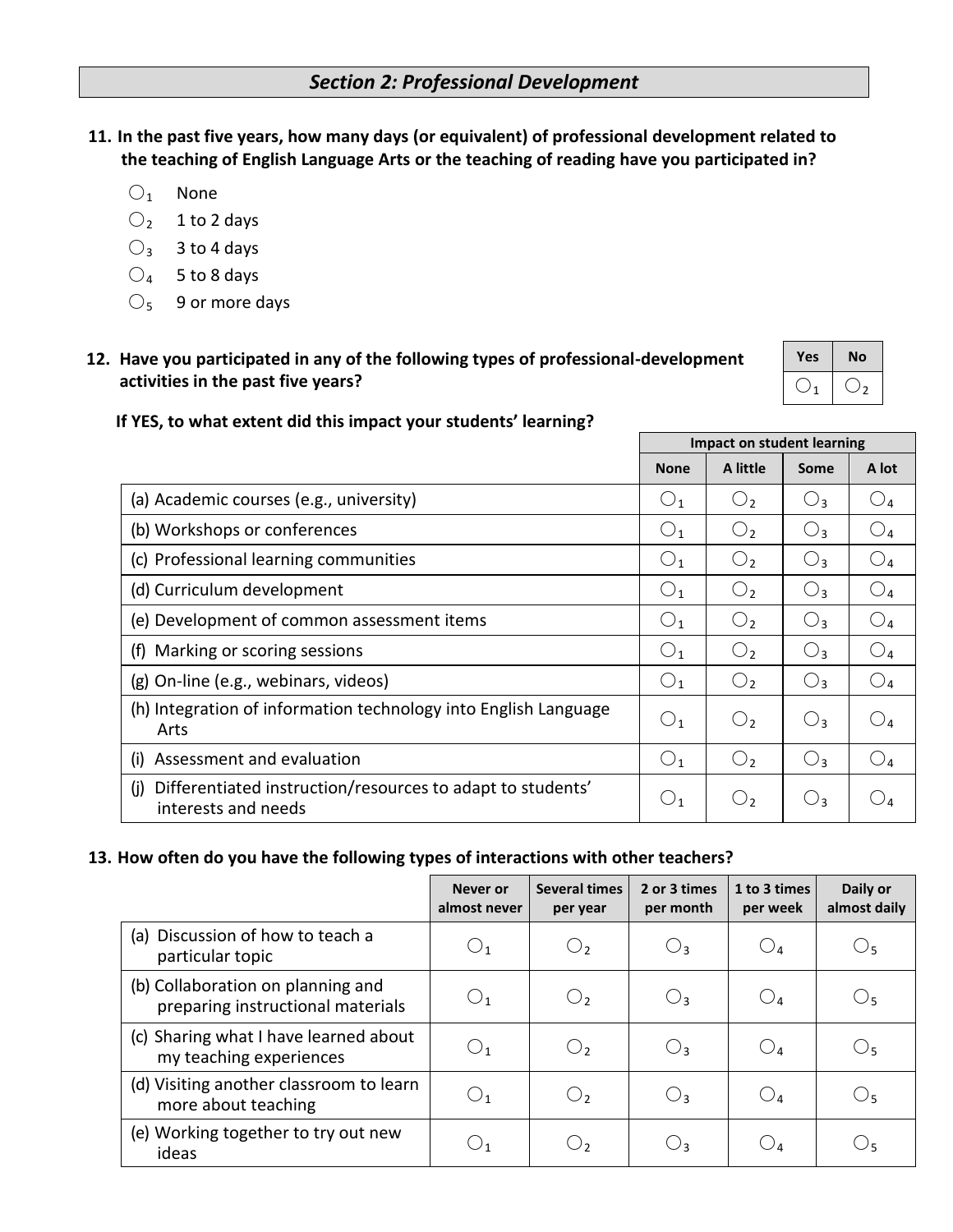#### *Section 3: Time Management*

#### **14. On average, how much time PER WEEK do you expect your students to spend on English Language Arts homework?**

- $O<sub>1</sub>$  I do not assign English Language Arts homework.
- $\bigcirc$  Less than 30 minutes
- $O_3$  30 minutes to one hour
- $\bigcirc_4$  One to two hours
- $\mathcal{O}_5$  More than two hours

#### **15. Regardless of whether or not you have formally scheduled time for reading instruction, about how much time do you spend on reading instruction and/or activities with the students, in a typical week?** *(Include things you do across curriculum areas and during formally scheduled time for reading instruction.)*

- $O_1$  I do not spend time on reading instruction and/or assign reading activities.
- $\bigcirc$  Less than 30 minutes
- $\bigcirc$ <sub>3</sub> 30 minutes to one hour
- $O_4$  One to two hours
- $\mathcal{O}_5$  More than two hours

#### **16. How often do you do the following during reading lessons?**

|                                                                             | Never or<br>almost never | 2 or 3 times<br>per month | 1 to 3 times<br>per week | Daily or<br>almost daily |
|-----------------------------------------------------------------------------|--------------------------|---------------------------|--------------------------|--------------------------|
| (a) Ask students to read digital texts                                      |                          | C)                        | $\bigcup_3$              | $\mathcal{Q}_4$          |
| (b) Teach students strategies for reading digital<br>texts                  | $\bigcup_1$              | $\bigcirc$                | $O_3$                    | $\bigcirc_4$             |
| (c) Teach students to be critical when reading<br>on the Internet           | $\bigcup_1$              | $\bigcirc$ ,              | $O_3$                    | $\cup$ 4                 |
| (d) Ask students to look up information (e.g.,<br>facts, definitions, etc.) | $\bigcup_1$              | $\bigcirc$                | $O_3$                    | $\cup$ 4                 |
| (e) Ask students to research a particular topic<br>or problem               | $\bigcup_1$              | $\bigcirc$                | $O_3$                    | $\cup$ 4                 |
| Ask students to write stories or other texts<br>(f)                         |                          | د ل                       | Uз                       |                          |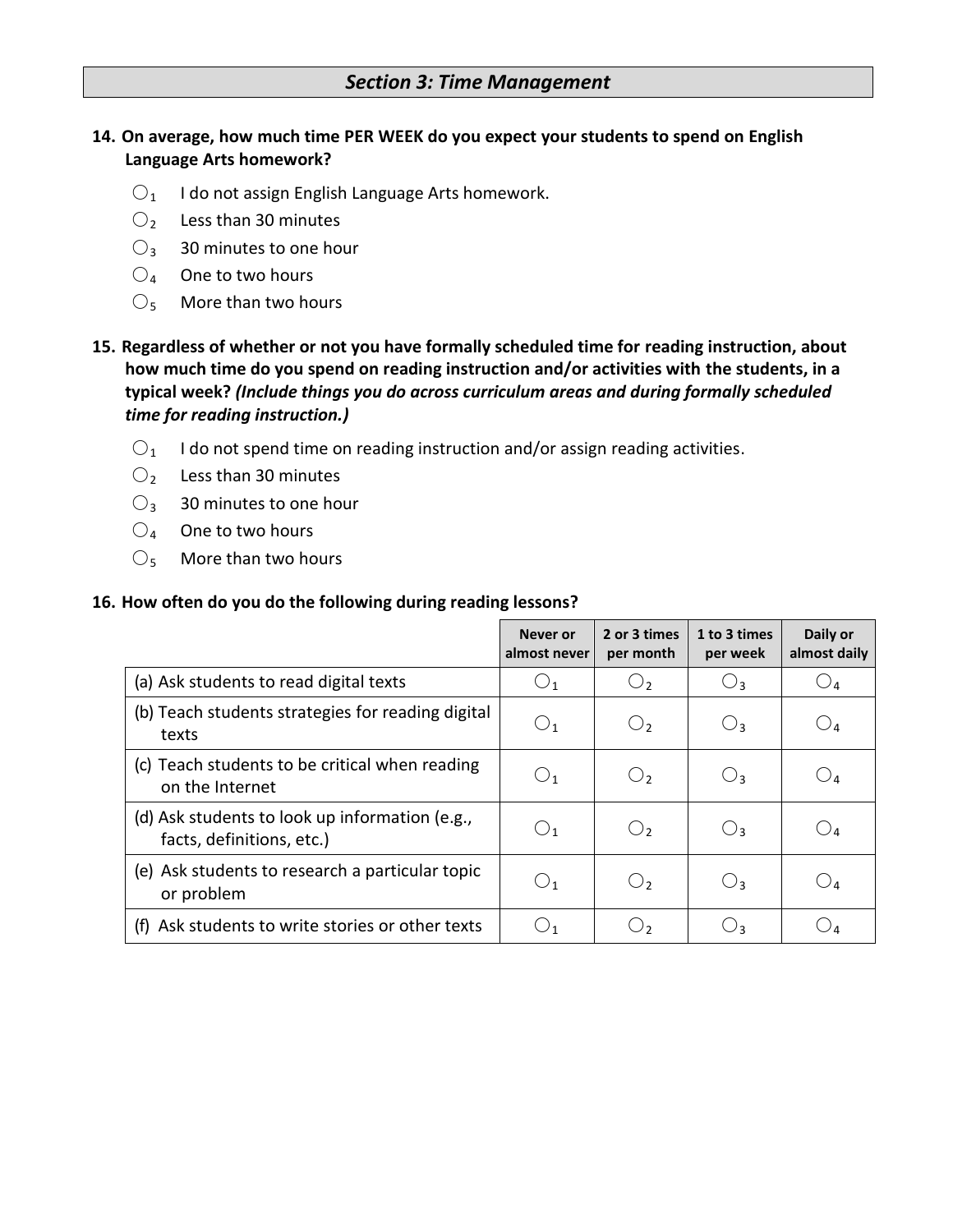#### **17. When you have reading instruction and/or do reading activities with the students, how often do you have the students read the following types of text (in print or digitally)?**

|                                                                                                           | Never or<br>almost never | 2 or 3 times<br>per month | 1 to 3 times<br>per week | Daily or<br>almost daily |
|-----------------------------------------------------------------------------------------------------------|--------------------------|---------------------------|--------------------------|--------------------------|
| <b>I. Literary Reading Materials</b>                                                                      |                          |                           |                          |                          |
| (a) Short stories (e.g., fables, fairy tales, action<br>stories, science fiction, detective stories)      | O <sub>1</sub>           | $\bigcirc$                | $O_3$                    | $O_4$                    |
| (b) Longer fiction books                                                                                  | O <sub>1</sub>           | O <sub>2</sub>            | $O_3$                    | O <sub>4</sub>           |
| (c) Poetry                                                                                                | O <sub>1</sub>           | O <sub>2</sub>            | $O_3$                    | $\bigcirc_{4}$           |
| (d) Plays                                                                                                 | $\bigcirc_1$             | O <sub>2</sub>            | $O_3$                    | $O_4$                    |
| <b>II. Information Reading Materials</b>                                                                  |                          |                           |                          |                          |
| (a) Non-fiction subject-area books or textbooks                                                           | O <sub>1</sub>           | O <sub>2</sub>            | $O_3$                    | O <sub>4</sub>           |
| (b) Longer non-fiction books                                                                              | O <sub>1</sub>           | $\bigcirc$                | $O_3$                    | $O_4$                    |
| (c) Non-fiction articles that describe and explain<br>about things, people, events, or how things<br>work | O <sub>1</sub>           | $\bigcirc$                | $O_3$                    | $\bigcirc$               |
| (d) Authentic materials (e.g., menus, brochures,<br>cartoons, newspaper articles, song lyrics)            | $\bigcirc_1$             | $\bigcirc$                | $O_3$                    | O4                       |

**18. On average, how many FULL instructional days in a school year, in your selected class, are used for the following?** *(Do not report partial days here. Report those under question 19.)*

|                                                                                   | 0 <sub>to</sub> 2<br>days | $3$ to 5<br>days | $6$ to 9<br>days | 10 to 14<br>days | 15 to 20<br>days | More than<br>20 days |
|-----------------------------------------------------------------------------------|---------------------------|------------------|------------------|------------------|------------------|----------------------|
| (a) Tests/exams taken outside of regular<br>class sessions (include marking days) | $\bigcirc_1$              | O <sub>2</sub>   | $O_3$            | $O_4$            | O <sub>5</sub>   | $\mathcal{O}_6$      |
| (b) Field trips or excursions (music,<br>cultural, etc.)                          | $\bigcirc_1$              | $\bigcirc$       | $O_3$            | $O_4$            | O <sub>5</sub>   | $\bigcirc_6$         |
| (c) Sports activities                                                             | O <sub>1</sub>            | $\bigcirc$       | $O_3$            | $\bigcirc_4$     | $\bigcirc_5$     | O <sub>6</sub>       |
| (d) School-spirit days                                                            | $\bigcirc_1$              | O <sub>2</sub>   | О,               | $\bigcirc_4$     | $\bigcirc$       | $\mathcal{O}_6$      |
| (e) Closings due to weather                                                       | $\bigcirc_1$              | $\bigcirc$       | $O_3$            | $\bigcirc$       | $\bigcirc$       | $\mathcal{O}_6$      |
| Other activities<br>(1)                                                           | $\bigcirc_1$              | O <sub>2</sub>   | $\bigcirc$       | $\bigcirc_4$     | $\bigcirc_5$     | $\mathcal{O}_6$      |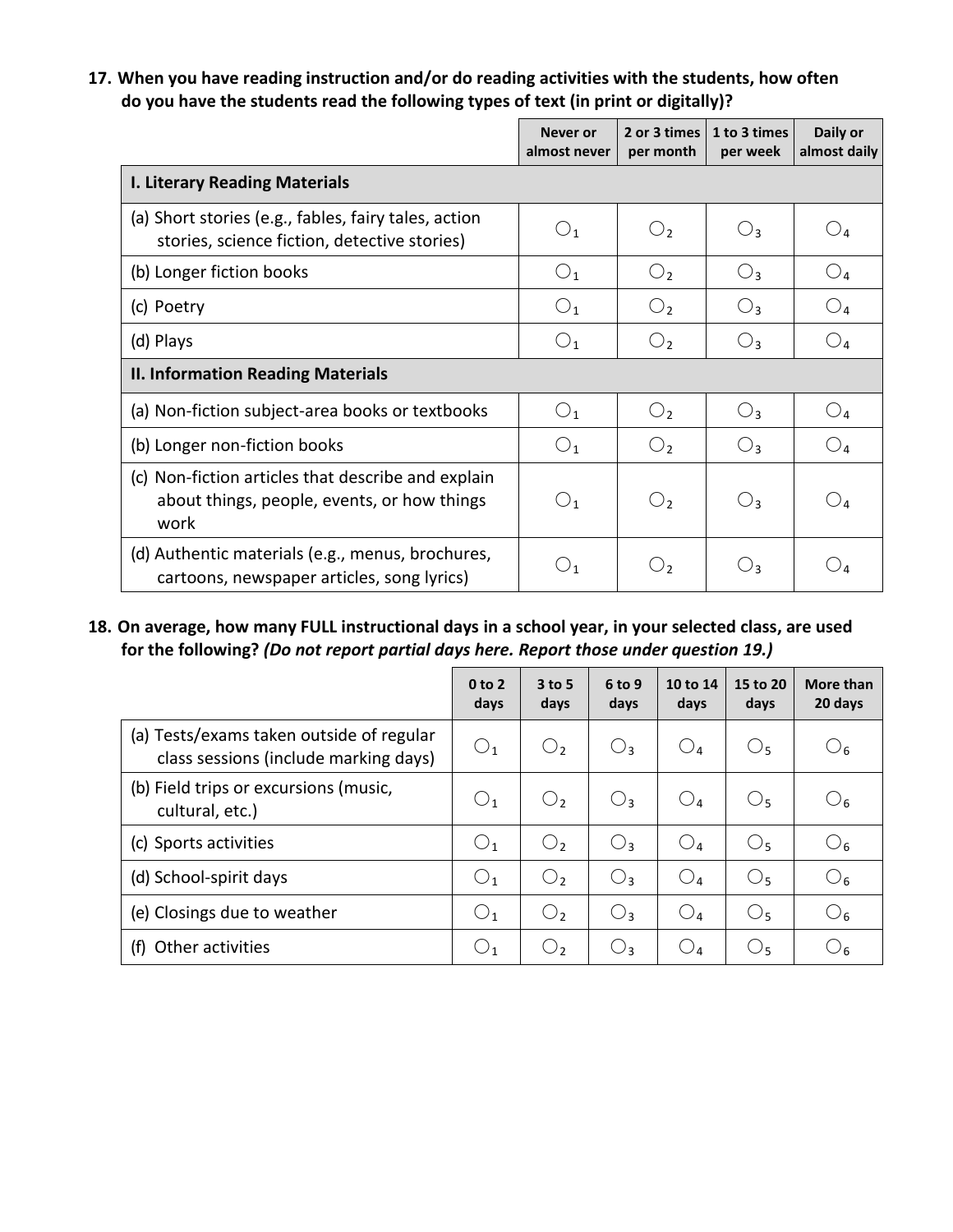- **19. Out of the total number of instructional hours you have in a given school year, on average, what percentage is lost due to class cancellations or other losses of whole class periods (other than whole school days, which should be reported in question 18)? (e.g., assemblies, fundraising, etc.)**
	- $O_1$  0% to 1%
	- $O_2$  2% to 5%
	- $O_3$  6% to 10%
	- $\bigcirc_4$  11% to 15%
	- $O_5$  16% to 20%
	- $\bigcirc$ <sub>6</sub> More than 20%

#### **20. How often is time lost because of the following in your English Language Arts class?**

|                                                                    | <b>Never</b> | Rarely | <b>Sometimes</b> | <b>Often</b> |
|--------------------------------------------------------------------|--------------|--------|------------------|--------------|
| (a) Student misbehaviour                                           |              | 、ノっ    | しりっ              |              |
| (b) Other disruptions (e.g., announcements,<br>assemblies, visits) |              | ر ر    | ډل               |              |
| (c) Discussions unrelated to the English Language Arts<br>lesson   |              |        | ډل               |              |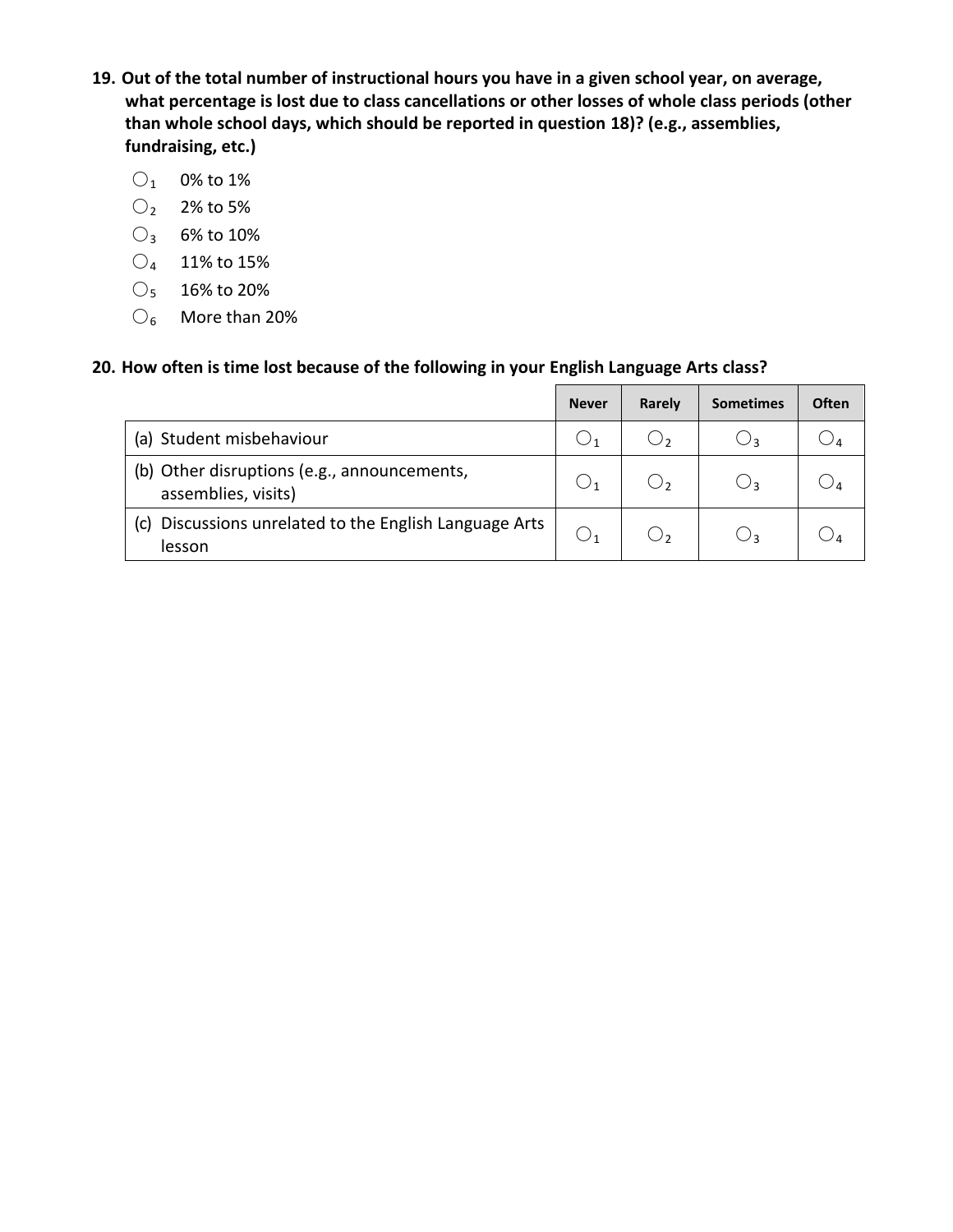- **21. Are the results of any tests or assessments external to the school used as part of students' final grades or evaluations in the English Language Arts class selected for PCAP?**
	- $O_1$  Yes
	- $O_2$  No

#### **22. In your English Language Arts class, how often are students assessed in the following ways?**

|                                             | <b>Never</b>   | Rarely     | <b>Sometimes</b> | Often |
|---------------------------------------------|----------------|------------|------------------|-------|
| (a) Common school-wide tests or assessments | $\bigcup_1$    | $\cup$     | $\bigcirc_3$     |       |
| (b) Teacher-developed classroom tests       | $\bigcirc_1$   | $\cup$     | $\bigcup_3$      |       |
| (c) Student portfolios and/or journals      | O <sub>1</sub> | $\bigcirc$ | Oз               |       |
| (d) Individual student assignments/projects | O <sub>1</sub> | $\cup$     | $O_3$            |       |
| (e) Group assignments/projects              | O <sub>1</sub> | $\cup$     | $\bigcirc$       |       |
| Homework<br>(f)                             | O <sub>1</sub> | $\bigcirc$ | Oз               |       |
| Performance assessments<br>(g)              | $\bigcup_1$    |            | ⊖२               |       |

#### **23. In your English Language Arts class, how often do you assign marks or value to the following?**

|                            | <b>Never</b>   | Rarely         | <b>Sometimes</b> | <b>Often</b>   |
|----------------------------|----------------|----------------|------------------|----------------|
| (a) Attendance             | O <sub>1</sub> | O <sub>2</sub> | $O_3$            | $\bigcirc_{4}$ |
| (b) Participation          | O <sub>1</sub> | O <sub>2</sub> | $O_3$            | $\bigcirc_{4}$ |
| (c) Effort                 | $\bigcirc_1$   | O <sub>2</sub> | $O_3$            | $O_4$          |
| (d) Improvement            | O <sub>1</sub> | O <sub>2</sub> | $O_3$            | $\bigcirc_{4}$ |
| (e) Behaviour              | O <sub>1</sub> | O <sub>2</sub> | $O_3$            | $\bigcirc_{4}$ |
| Group collaboration<br>(f) | $\bigcup_1$    | $\cup$         | $\bigcirc_3$     |                |

#### **24. In your teacher-developed English Language Arts tests/examinations, how often do you use the following kinds of items or questions?**

|                                                                              | <b>Never</b> | Rarely | <b>Sometimes</b> | <b>Often</b> |
|------------------------------------------------------------------------------|--------------|--------|------------------|--------------|
| (a) Selected-response items (e.g., true/false, multiple-<br>choice)          |              |        |                  |              |
| (b) Short-response items (e.g., one or two words,<br>facts, short sentences) |              |        | しりっ              |              |
| Extended-response items requiring an explanation<br>(c)<br>or justification  |              |        |                  |              |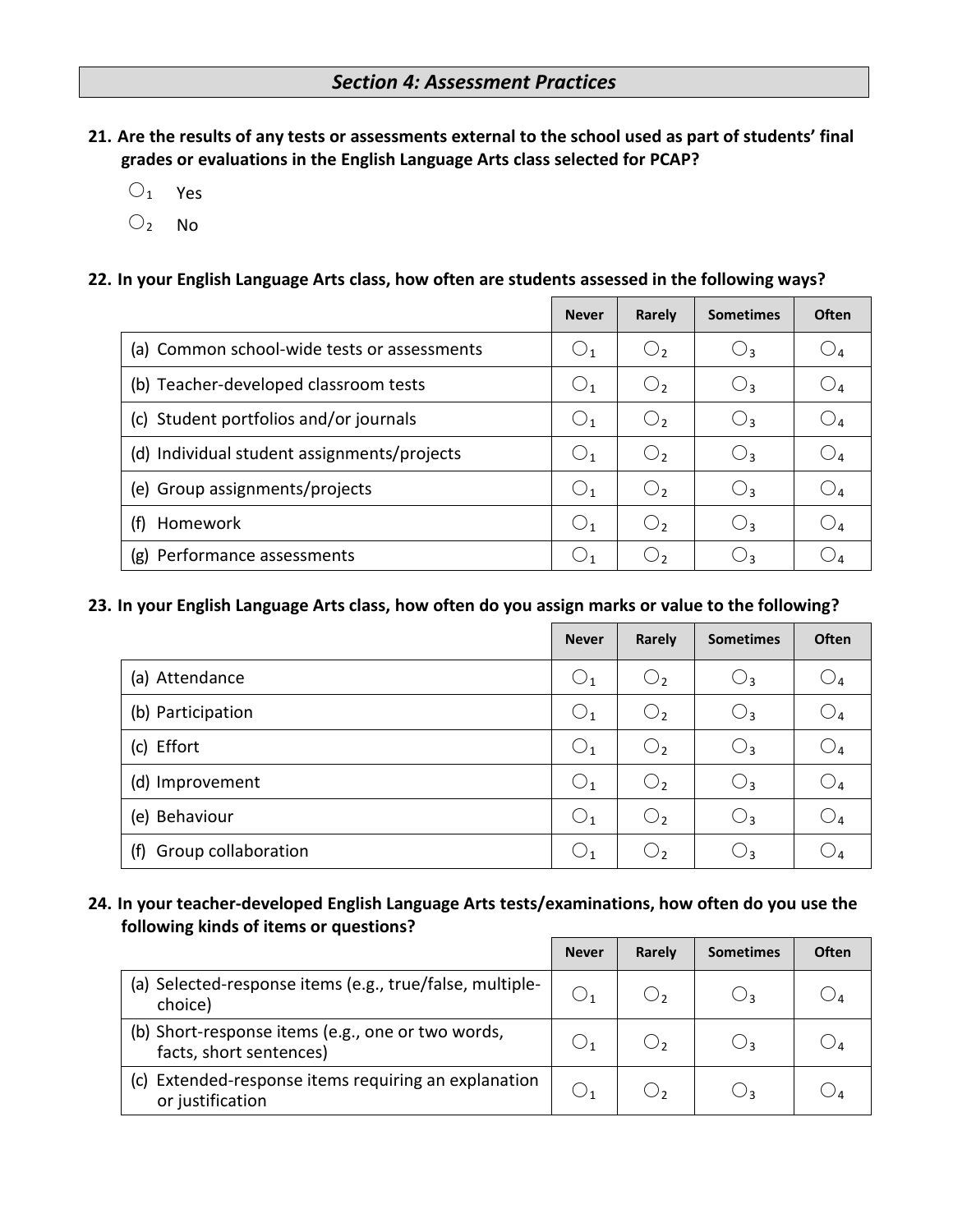#### **25. After students have read something, how often do you ask them to do the following?**

|                                                                            | <b>Never</b> | Rarely | <b>Sometimes</b> | Often                         |
|----------------------------------------------------------------------------|--------------|--------|------------------|-------------------------------|
| (a) Write something about or in response to what<br>they have read         | $\bigcup_1$  |        | Uз               |                               |
| (b) Answer oral questions about or orally summarize<br>what they have read | $\bigcirc_1$ |        | Uз               | $\bigcup$ <sub><i>A</i></sub> |
| Talk with each other about what they have read<br>(c)                      | $\cup$ 1     | $\cup$ | Uз               |                               |
| (d) Take a written quiz or test about what they have<br>read               |              |        | しっ               |                               |

#### **26. In your classroom assessment, how often do you include questions to measure the following levels of thinking?**

|                                                                                                | <b>Never</b> | Rarely | <b>Sometimes</b> | <b>Often</b> |
|------------------------------------------------------------------------------------------------|--------------|--------|------------------|--------------|
| (a) Knowledge of facts and concepts (e.g., recall,<br>identify, label)                         |              |        | ډ ل              |              |
| (b) Ability to apply knowledge and understanding<br>(e.g., apply information to a new context) | $\cup$ 1     | ر ل    | ∪3               |              |
| (c) Ability to develop ideas and create original work                                          |              | $\Box$ | ∪≀               |              |
| (d) Ability to explain, justify, evaluate                                                      |              |        |                  |              |

#### **27. Have you tried to meet the needs of your students with the following accommodations (adaptations) or modifications?**

|                                                                                         | <b>Yes</b>     | <b>No</b>      |
|-----------------------------------------------------------------------------------------|----------------|----------------|
| (a) Program modifications (e.g., altering course expectations)                          | O <sub>1</sub> | O <sub>2</sub> |
| (b) More time in which to accomplish a task                                             | $\bigcirc_1$   | O <sub>2</sub> |
| (c) Adapted teaching methods                                                            | O <sub>1</sub> | O <sub>2</sub> |
| (d) Withdrawal of student from class (assignment to a special class)                    | O <sub>1</sub> | O <sub>2</sub> |
| (e) Medical attention                                                                   | O <sub>1</sub> | O <sub>2</sub> |
| Special assistance with speaking, listening, reading, or writing<br>(f)                 | $\bigcup_1$    | O <sub>2</sub> |
| (g) Assistive technologies                                                              | O <sub>1</sub> | O <sub>2</sub> |
| (h) Help of an education assistant (e.g., teaching aide, interpreter)                   | O <sub>1</sub> | O <sub>2</sub> |
| Help of a medical assistant (e.g., counsellor, speech pathologist,<br>(i)<br>therapist) | $\cup_1$       | ○,             |

#### **28. In your English Language Arts class, approximately how often is another adult present to assist you?**

- $O_1$  Never
- $O_2$  Up to one-quarter of the time
- $\bigcirc$ <sub>3</sub> Up to one-half of the time
- $\bigcirc_4$  Most or all of the time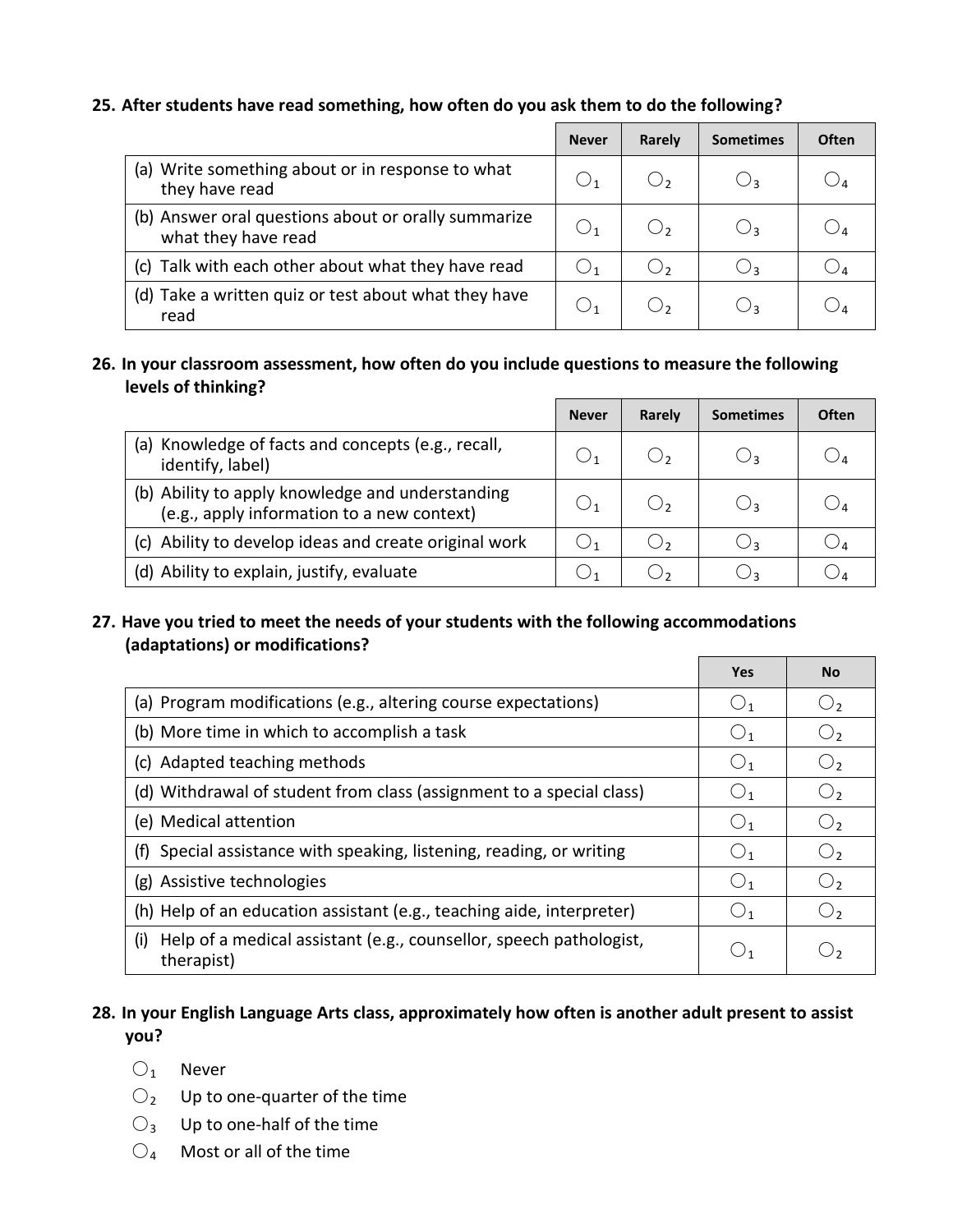#### *Section 5: Teaching Strategies*

#### **29. To what extent do you teach in the following ways?**

|                            | <b>Not</b><br>at all | A little | More than<br>a little | A lot |
|----------------------------|----------------------|----------|-----------------------|-------|
| (a) To the whole class     |                      |          |                       |       |
| (b) To small groups        |                      |          |                       |       |
| (c) To individual students |                      |          |                       |       |

#### **30. To what extent do you use the following strategies during instruction in your English Language Arts class?**

|                                                                                                        | <b>Not</b><br>at all | A little | More than<br>a little | A lot |
|--------------------------------------------------------------------------------------------------------|----------------------|----------|-----------------------|-------|
| Re-teach concepts and skills that should have been<br>(a)<br>mastered earlier                          |                      |          |                       |       |
| (b) Differentiate instruction/resources to adapt to<br>students' learning styles, interests, and needs |                      |          |                       |       |
| Provide enrichment opportunities for advanced<br>(c)<br>students                                       |                      |          |                       |       |

#### **31. To what extent do you emphasize the following "pre-reading" strategies in your English Language Arts class?**

|                                         | <b>Not</b><br>at all | A little | More than<br>a little | A lot |
|-----------------------------------------|----------------------|----------|-----------------------|-------|
| Predicting<br>(a)                       |                      |          |                       |       |
| (b) Determining the purpose for reading |                      |          |                       |       |
| (c) Activating prior knowledge          |                      |          |                       |       |
| (d) Previewing aspects of text          |                      |          |                       |       |

#### **32. To what extent do you emphasize the following "during reading" strategies in your English Language Arts class?**

|                                                                                             | <b>Not</b><br>at all | A little       | More than<br>a little | A lot                  |
|---------------------------------------------------------------------------------------------|----------------------|----------------|-----------------------|------------------------|
| (a) Monitoring for understanding                                                            | O <sub>1</sub>       | O <sub>2</sub> | $\bigcup_3$           | $\mathbin{\bigcirc}_4$ |
| (b) Making connections                                                                      | O <sub>1</sub>       | O <sub>2</sub> | $O_3$                 | $O_4$                  |
| Determining author's intention<br>(c)                                                       | O <sub>1</sub>       | O <sub>2</sub> | $O_3$                 | O <sub>4</sub>         |
| (d) Visualizing                                                                             | O <sub>1</sub>       | O <sub>2</sub> | $O_3$                 | O <sub>4</sub>         |
| (e) Skimming and scanning                                                                   | O <sub>1</sub>       | O <sub>2</sub> | $O_3$                 | $O_4$                  |
| (f)<br>Locating main/key ideas (e.g., underlining or<br>highlighting to identify key ideas) | O <sub>1</sub>       | O <sub>2</sub> | $O_3$                 | $\bigcirc_4$           |
| Making valid inferences<br>(g)                                                              | O <sub>1</sub>       | $\bigcirc$     | $O_3$                 | O <sub>4</sub>         |
| (h) Asking questions                                                                        | O <sub>1</sub>       | O <sub>2</sub> | $O_3$                 | $\bigcirc_{4}$         |
| Analyzing text structures (e.g., compare/contrast,<br>(i)<br>analogy)                       | $\bigcirc_1$         | O <sub>2</sub> | $\bigcirc_3$          |                        |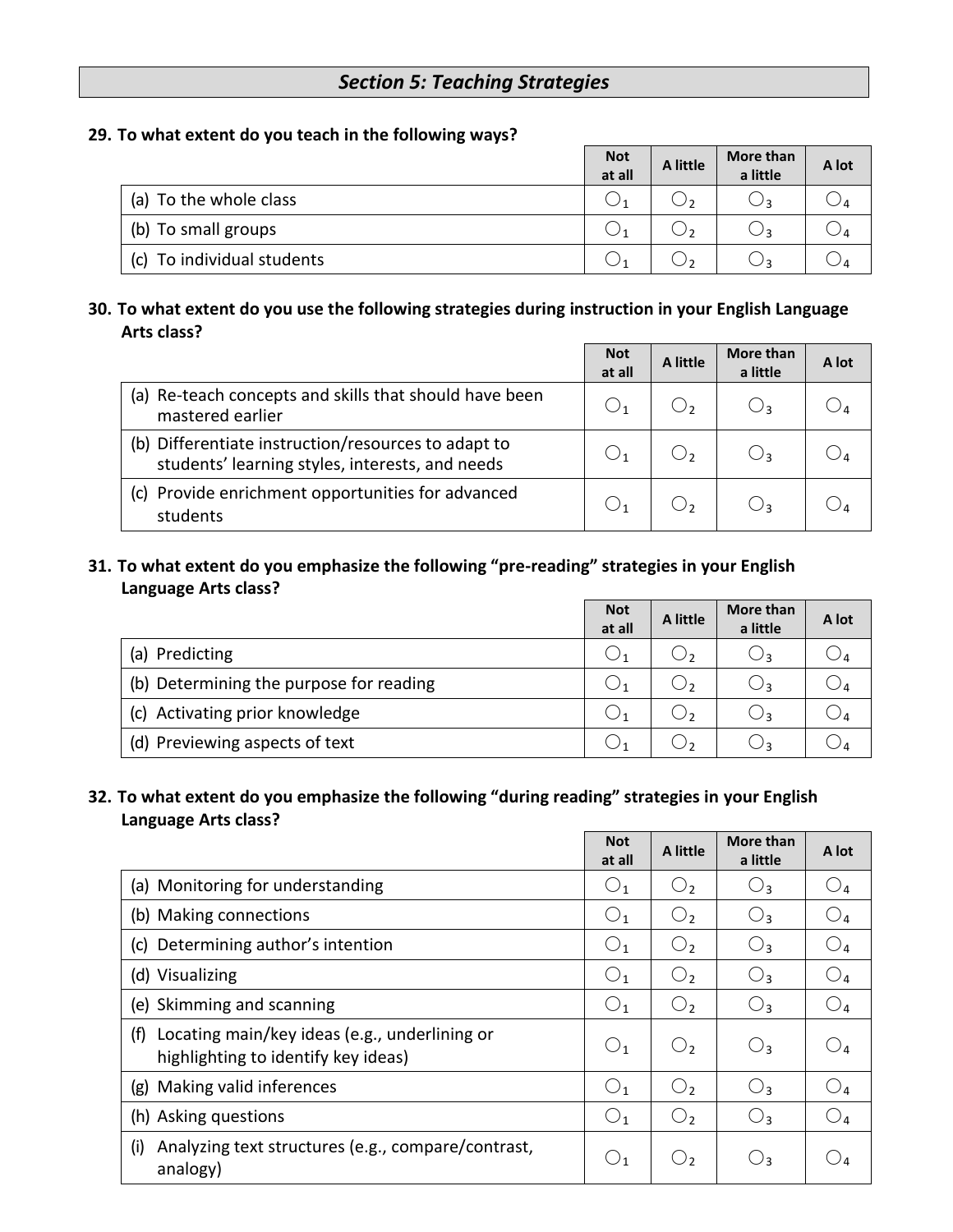#### **33. To what extent do you emphasize the following "after reading" strategies in your English Language Arts class?**

|                                      | <b>Not</b><br>at all | A little       | More than<br>a little | A lot           |
|--------------------------------------|----------------------|----------------|-----------------------|-----------------|
| (a) Summarizing                      | $\bigcup_1$          | $\cup_2$       | $\cup$ 3              | $\mathcal{Q}_4$ |
| (b) Analyzing critically             | $\bigcirc_1$         | O,             | ډ ل                   | $\mathcal{Q}_4$ |
| Determining author's message<br>(c)  | $\bigcirc_1$         | $\mathsf{O}_2$ | ډ ل                   | $\mathcal{Q}_4$ |
| (d) Distinguishing fact from opinion | $\bigcirc_1$         | $\bigcirc_2$   | $\cup_3$              | 94              |
| Determining bias in text<br>(e)      | $\bigcirc_1$         | О,             | ج ل                   | $\mathcal{Q}_4$ |
| Rereading and reflecting<br>(f)      |                      | د ل            | ډ ل                   |                 |

 $\overline{\mathbf{u}}$ 

#### **34. To what extent do you emphasize the following instructional strategies in your English Language Arts class?**  $\Box$

|                                                                                | <b>Not</b><br>at all | A little       | More than<br>a little | A lot                  |
|--------------------------------------------------------------------------------|----------------------|----------------|-----------------------|------------------------|
| (a) Reading aloud to students                                                  | $\bigcirc_1$         | O <sub>2</sub> | $\bigcirc_3$          | O <sub>4</sub>         |
| (b) Students reading aloud to the whole class or in<br>groups                  | O <sub>1</sub>       | $O_{2}$        | $O_3$                 | $O_4$                  |
| (c) Silent reading of teacher-selected material                                | O <sub>1</sub>       | O <sub>2</sub> | $O_3$                 | O <sub>4</sub>         |
| (d) Silent reading of student-selected material                                | O <sub>1</sub>       | O <sub>2</sub> | $O_3$                 | O <sub>4</sub>         |
| (e) Teaching reading strategies                                                | O <sub>1</sub>       | O <sub>2</sub> | $O_3$                 | O <sub>4</sub>         |
| Teaching basic rules of language<br>(f)                                        | O <sub>1</sub>       | O <sub>2</sub> | $O_3$                 | O <sub>4</sub>         |
| Teaching language in context<br>(g)                                            | O <sub>1</sub>       | O <sub>2</sub> | $O_3$                 | O <sub>4</sub>         |
| (h) Using text research tools (e.g., dictionaries,<br>encyclopedias, Internet) | O <sub>1</sub>       | O <sub>2</sub> | $O_3$                 | $O_4$                  |
| Discussion $-$ small group or whole class<br>(i)                               | O <sub>1</sub>       | О,             | $O_3$                 | $O_4$                  |
| (i)<br>Student note-taking                                                     | O <sub>1</sub>       | $O_{2}$        | $O_3$                 | O <sub>4</sub>         |
| (k) Graphic organizers                                                         | $\bigcirc_1$         | $\bigcirc_{2}$ | $O_3$                 | $\mathbin{\bigcirc}_4$ |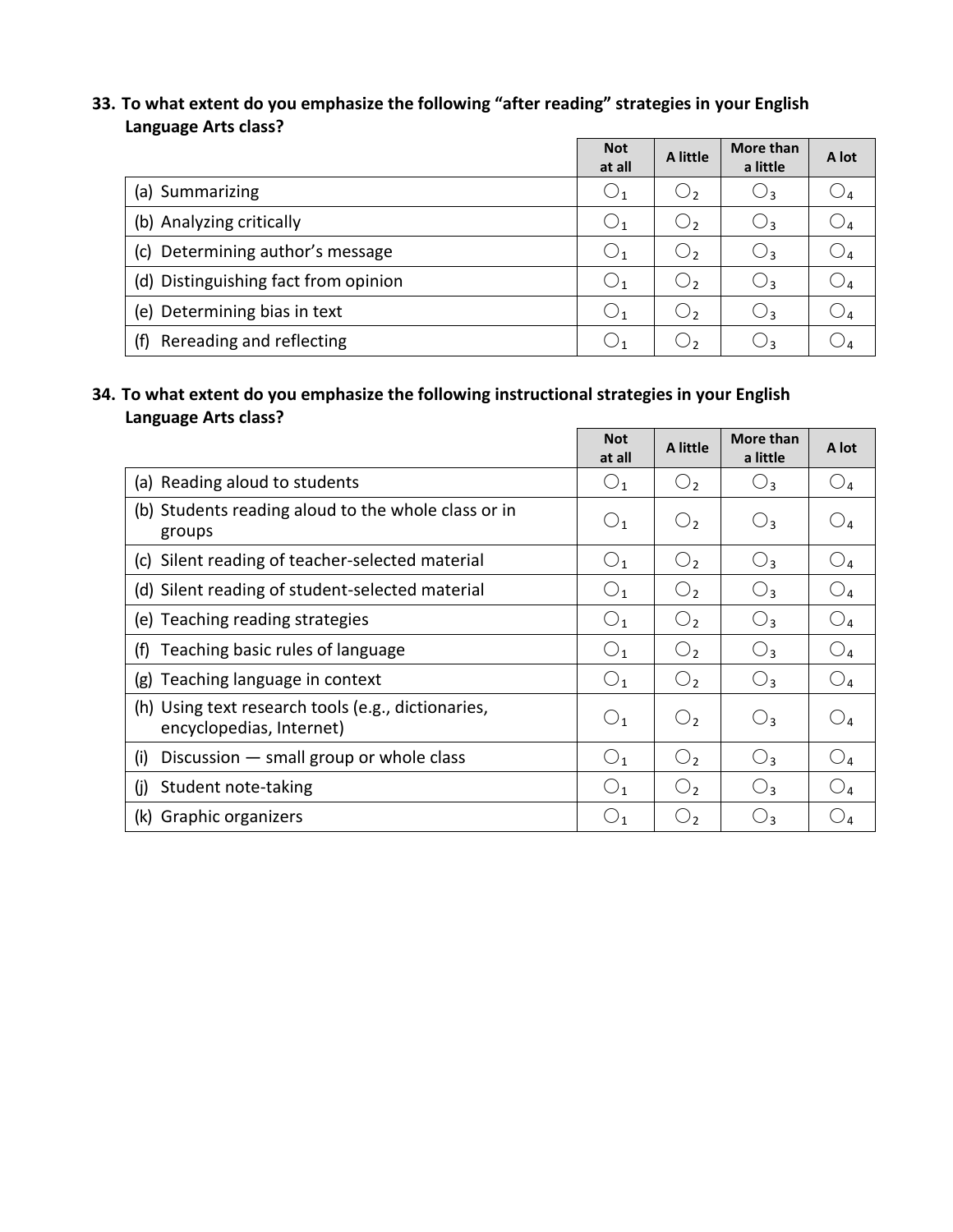#### **35. How often do you assign the following student tasks?**

|                                                                                   | <b>Never</b> | Rarely | <b>Sometimes</b> | <b>Often</b> |
|-----------------------------------------------------------------------------------|--------------|--------|------------------|--------------|
| (a) Reading to be done outside of class                                           |              | د ل    | ۶ ل              |              |
| (b) Students' personal responses to reading selections<br>(in a variety of forms) |              |        |                  |              |
| (c) Oral presentations that demonstrate interpretations<br>of reading selections  |              |        |                  |              |
| Written reports that demonstrate understanding of<br>(d)<br>assigned reading      |              |        |                  |              |

#### **36. Thinking about gender differences in your English Language Arts class, to what extent do you …**

|                                                                                     | <b>Not</b><br>at all | A little    | More than<br>a little | A lot |
|-------------------------------------------------------------------------------------|----------------------|-------------|-----------------------|-------|
| assign reading materials to boys that appeal<br>(a)<br>especially to boys?          | O <sub>1</sub>       | $\bigcup_2$ | $\bigcirc_3$          |       |
| (b) assign reading materials to girls that appeal<br>especially to girls?           | $\bigcup_1$          | $\cup$ ,    | $\bigcup$             |       |
| select reading materials for both genders that appeal<br>(C)<br>especially to boys? | $\bigcirc_1$         | $\cup$      | $\bigcup_3$           |       |
| (d) select reading materials for both genders that appeal<br>especially to girls?   | $\bigcup_1$          | $\bigcup$   | $\bigcup_3$           |       |
| use different instructional strategies for boys and<br>(e)<br>girls?                | $\cup_1$             | د ل         | دل                    |       |